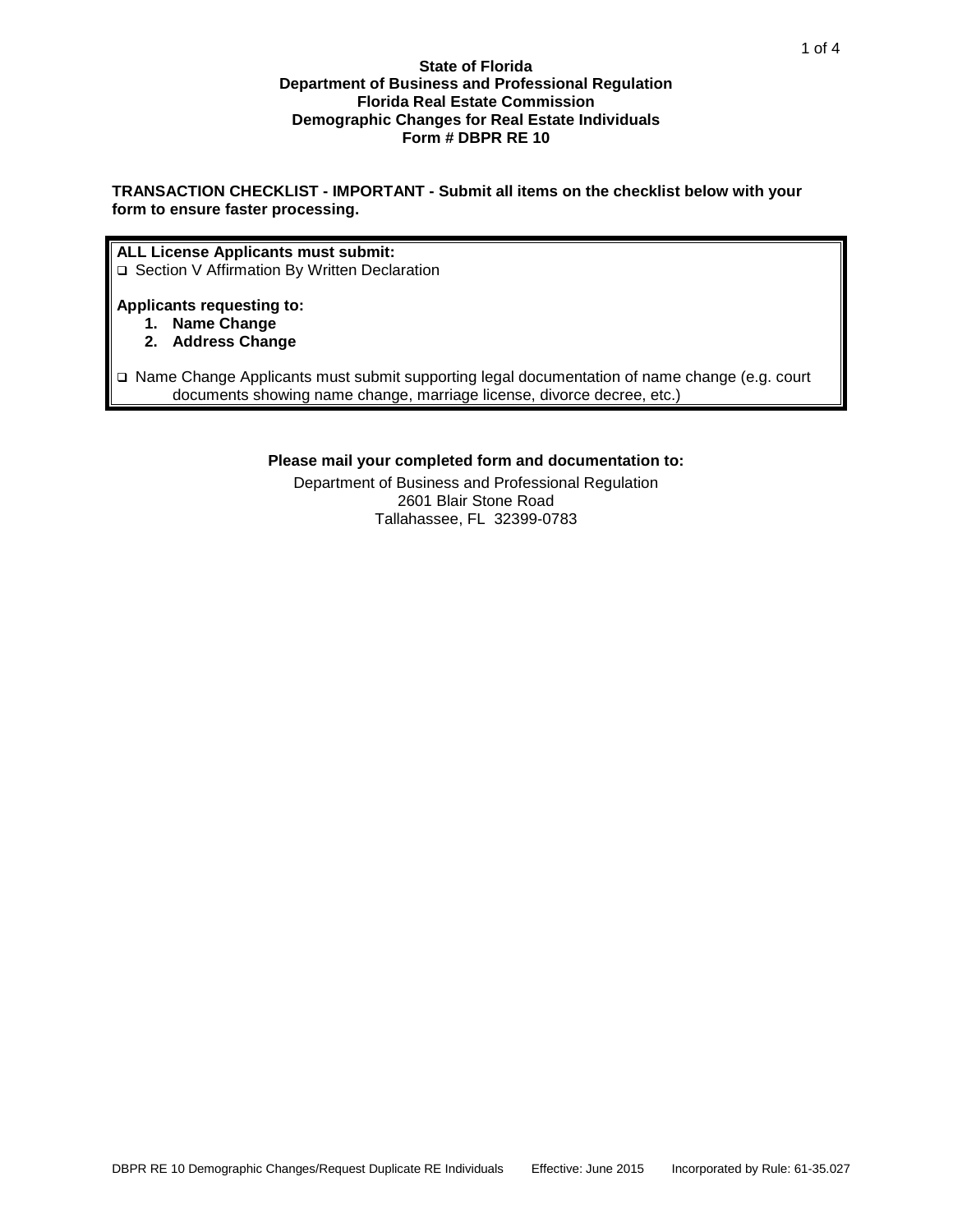#### **State of Florida Department of Business and Professional Regulation Florida Real Estate Commission Demographic Changes/Permit for Real Estate Individuals Form # DBPR RE 10**

Check the box for the relevant transaction in Section I and complete the appropriate additional section(s) only. Leave the sections that are not relevant to your desired transaction blank. If you have any questions or need assistance in completing this form, please contact the Department of Business and Professional Regulation, Customer Contact Center, at **850.487.1395**. *For additional information see Instructions at the end of this form.*

#### **Section I – Transaction Type**

|        | <b>TRANSACTION TYPES</b>       |                          |  |  |  |  |  |  |
|--------|--------------------------------|--------------------------|--|--|--|--|--|--|
| $\Box$ | Name Change [9006]             |                          |  |  |  |  |  |  |
|        | Address Change [9006]          |                          |  |  |  |  |  |  |
|        | $\Box$ Change Physical Address | □ Change Mailing Address |  |  |  |  |  |  |
|        |                                |                          |  |  |  |  |  |  |

# **Section II – License/Permit Type**

| CHECK ONLY ONE OF THE LICENSE/PERMIT TYPES                                   |  |  |  |  |  |
|------------------------------------------------------------------------------|--|--|--|--|--|
| (Use multiple forms if more than one license/permit type is applicable)      |  |  |  |  |  |
| $\Box$ Sales Associate or Broker Sales Associate [2501] $\Box$ Broker [2501] |  |  |  |  |  |
| $\Box$ Instructor [2505]                                                     |  |  |  |  |  |

#### **Section III –Name Change**

| <b>APPLICANT INFORMATION</b>                                                                                                                                                                                                                                             |       |  |              |                        |  |  |  |
|--------------------------------------------------------------------------------------------------------------------------------------------------------------------------------------------------------------------------------------------------------------------------|-------|--|--------------|------------------------|--|--|--|
| This transaction is used when the applicant has a name change and must update his/her license<br>information. Applicant must provide supporting legal documentation of name change (e.g. court<br>documents showing name change, marriage license, divorce decree, etc.) |       |  |              |                        |  |  |  |
| License/Permit Number:                                                                                                                                                                                                                                                   |       |  |              |                        |  |  |  |
| <b>PREVIOUS NAME</b>                                                                                                                                                                                                                                                     |       |  |              |                        |  |  |  |
| Last/Surname                                                                                                                                                                                                                                                             | First |  | Middle       | Suffix                 |  |  |  |
| <b>NAME AFTER CHANGE</b>                                                                                                                                                                                                                                                 |       |  |              |                        |  |  |  |
| Last/Surname                                                                                                                                                                                                                                                             | First |  | Middle       | Suffix                 |  |  |  |
| <b>MAILING ADDRESS</b>                                                                                                                                                                                                                                                   |       |  |              |                        |  |  |  |
| Street Address or P.O. Box                                                                                                                                                                                                                                               |       |  |              |                        |  |  |  |
|                                                                                                                                                                                                                                                                          |       |  |              |                        |  |  |  |
| City                                                                                                                                                                                                                                                                     |       |  | <b>State</b> | Zip Code (+4 optional) |  |  |  |
| County (if Florida address)                                                                                                                                                                                                                                              |       |  | Country      |                        |  |  |  |
| <b>CONTACT INFORMATION</b>                                                                                                                                                                                                                                               |       |  |              |                        |  |  |  |
| <b>Primary Phone Number</b><br><b>Primary E-Mail Address</b>                                                                                                                                                                                                             |       |  |              |                        |  |  |  |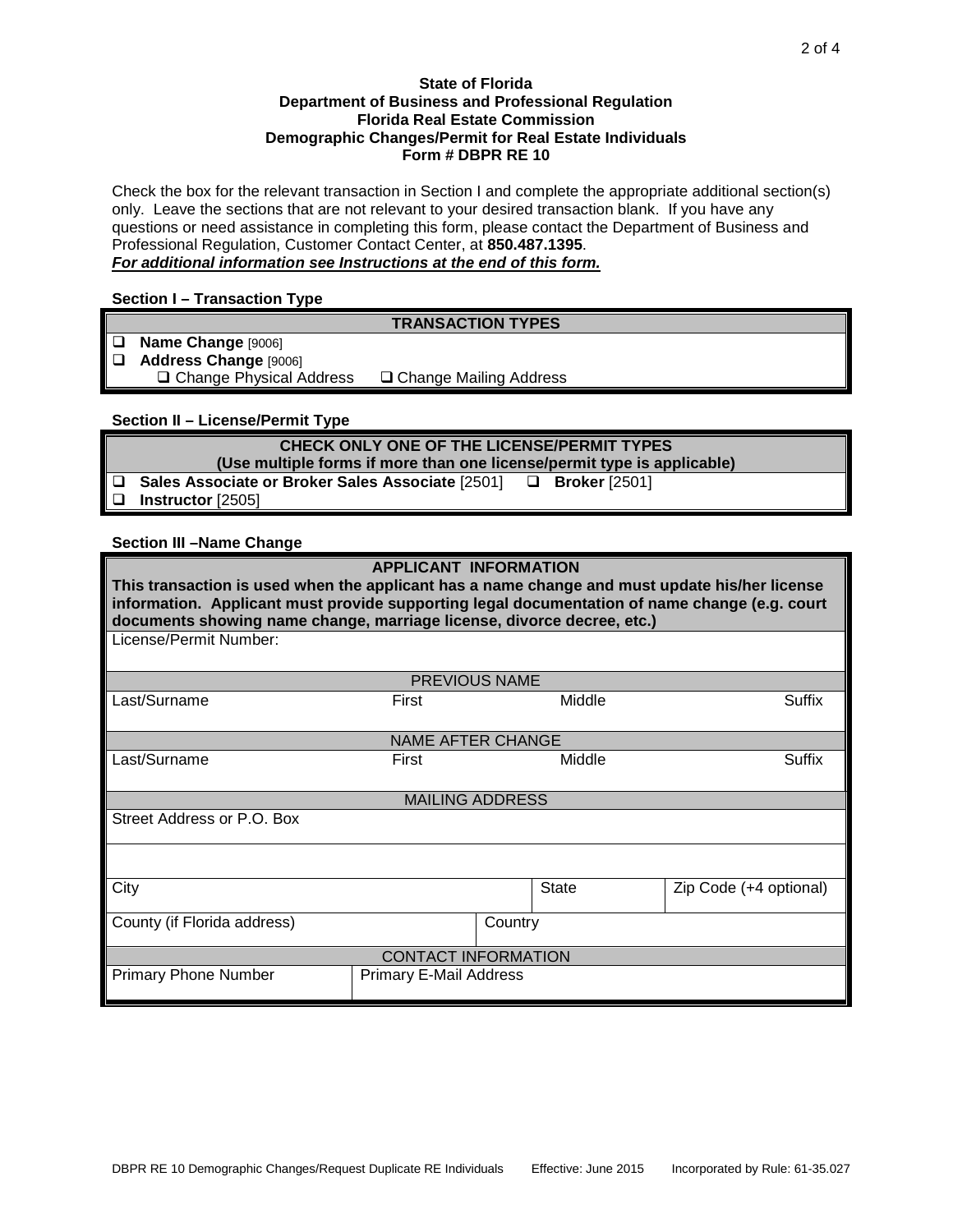# **Section IV –Address Change APPLICANT INFORMATION** License/Permit Number:

| Last/Surname<br>First       |  | Middle                        |                         | <b>Suffix</b> |  |  |  |
|-----------------------------|--|-------------------------------|-------------------------|---------------|--|--|--|
|                             |  |                               |                         |               |  |  |  |
| <b>CONTACT INFORMATION</b>  |  |                               |                         |               |  |  |  |
| <b>Primary Phone Number</b> |  | <b>Primary E-Mail Address</b> |                         |               |  |  |  |
| <b>NEW PHYSICAL ADDRESS</b> |  |                               |                         |               |  |  |  |
| <b>Street Address</b>       |  |                               |                         |               |  |  |  |
|                             |  |                               |                         |               |  |  |  |
| City                        |  | <b>State</b>                  | Zip Code (+ 4 Optional) |               |  |  |  |
| County                      |  | Country                       |                         |               |  |  |  |
| <b>NEW MAILING ADDRESS</b>  |  |                               |                         |               |  |  |  |
| <b>Street Address</b>       |  |                               |                         |               |  |  |  |
|                             |  |                               |                         |               |  |  |  |
| City                        |  | State                         | Zip Code (+ 4 Optional) |               |  |  |  |
| County                      |  | Country                       |                         |               |  |  |  |

#### **Section V – Affirmation By Written Declaration**

# **AFFIRMATION BY WRITTEN DECLARATION**

I certify that I am empowered to execute this application as required by Section 559.79, Florida Statutes. I understand that my signature on this written declaration has the same legal effect as an oath or affirmation. Under penalties of perjury, I declare that I have read the foregoing application and the facts stated in it are true. **I understand that falsification of any material information on this application may result in criminal penalty or administrative action, including a fine, suspension or revocation of the license.**

| Signature:  | Date: |
|-------------|-------|
| Print Name: |       |